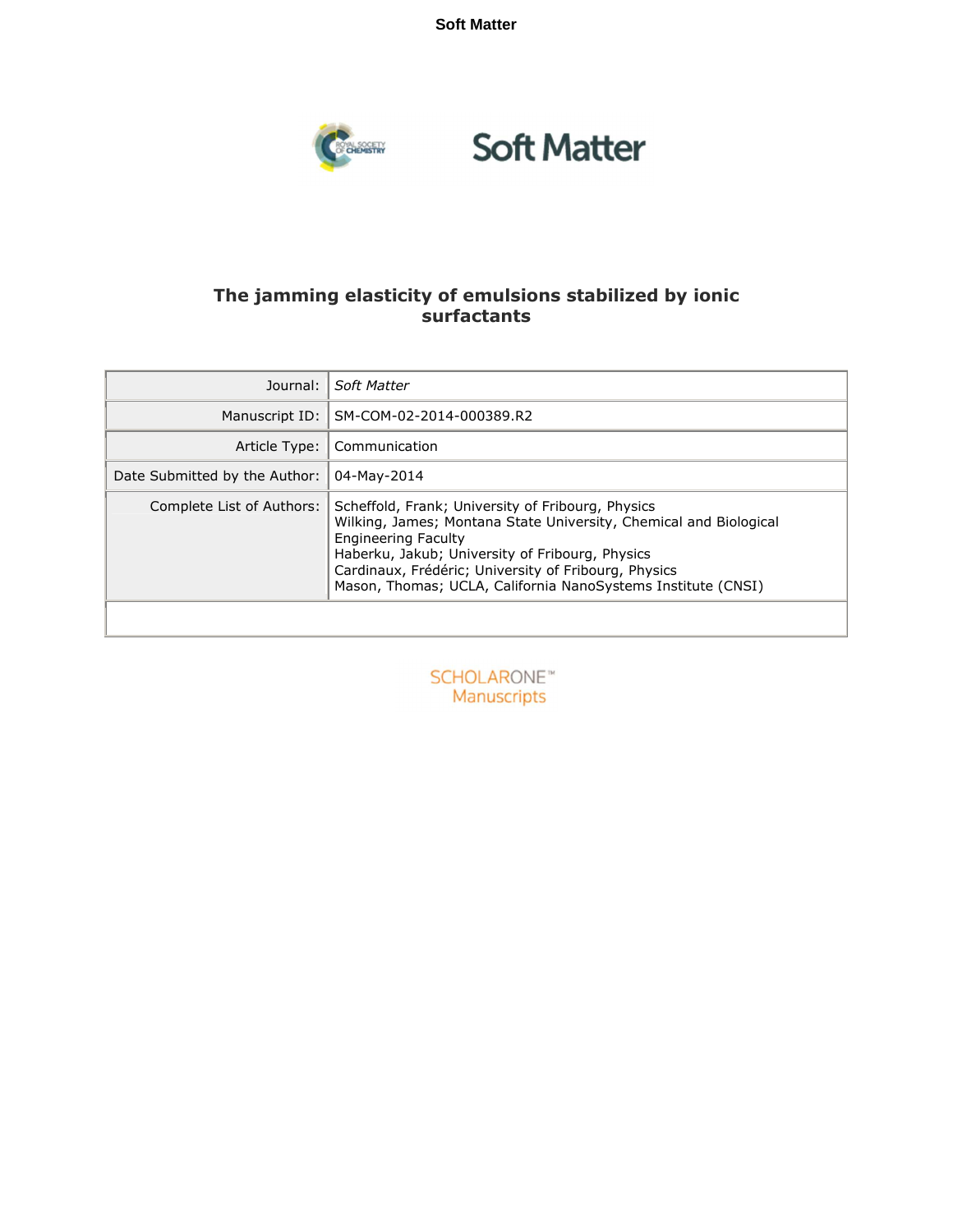**PAPER** 

Frank Scheffold<sup>a,‡</sup>, James N. Wilking,<sup>a,d</sup>, Jakub Haberko,<sup>c,e</sup> Frédéric Cardinaux,<sup>c</sup> and Thomas G.  $Mason<sub>n</sub><sup>a,b</sup>$ 

*Received Xth XXXXXXXXXX 20XX, Accepted Xth XXXXXXXXX 20XX First published on the web Xth XXXXXXXXXX 200X* DOI: 10.1039/b0000000x

Oil-in-water emulsions composed of colloidal-scale droplets are often stabilized using ionic surfactants that provide a repulsive interaction between neighboring droplet interfaces, thereby inhibiting coalescence. If the droplet volume fraction is raised rapidly by applying an osmotic pressure, the droplets remain disordered, undergo an ergodic-nonergodic transition, and jam. If the applied osmotic pressure approaches the Laplace pressure of the droplets, then the jammed droplets also deform significantly. Because solid friction and entanglements cannot play a role, as they might with solid particulate or microgel dispersions, the shear mechanical response of monodisperse emulsions can provide critical insight into the interplay of entropic, electrostatic, and interfacial forces. Here, we introduce a model that can be used to predict the plateau storage modulus and yield stress of a uniform charge-stabilized emulsion accurately if the droplet radius, interfacial tension, effective charge density of adsorbed surfactant, Debye screening length, and droplet volume fraction are known.

Detailed measurements of the shear rheology of disordered, charge-stabilized, monodisperse, oil-in-water emulsions<sup>1</sup> have substantially improved the understanding of elasticity, yielding, and flow of soft matter systems. Although concentrated emulsions have been made and enjoyed over many centuries in forms such as mayonnaise and lotion, emulsions fabricated using typical mixers and blenders are typically polydisperse. The variability in polydispersity prevented reliable quantitative predictions of the elastic shear modulus of concentrated emulsions<sup>2</sup>. Depletion-induced droplet size segregation, introduced by Bibette<sup>3</sup>, enabled the fractionation of significant quantities of uniform monodisperse emulsions. Subsequently, Mason et al. showed that the elastic shear modulus *G<sup>p</sup>* of non-attractive, microsized emulsion droplets could be well represented over a wide range of droplet volume fractions by the semi-empirical formula:  $G_p \simeq 1.6 \cdot \phi_{eff}(\phi_{eff}$ φ*<sup>J</sup>* ). When scaled by the Laplace pressure, *Gp*, a linear property, and the shear stress associated with yielding, σ*y*, a nonlinear rheological property, each collapse onto separate master curves if the bare droplet volume fraction  $\phi$  is converted into an effective volume fraction  $\phi_{eff} = \phi (1 + h/2R)^3$ , where a  $\phi$ dependent effective thickness *h* ∼ 5−20 nm of the interfacial layer, is used to account for screened electrostatic interactions between droplet interfaces 4,5. Moreover, in this work the important connection between the measured  $φ$ *J* associated with the rapid onset of elasticity towards the Laplace pressure scale and the volume fraction associated with random close packing (RCP) of disordered spheres,  $\phi$ <sub>*J*</sub>  $\simeq$  0.64 was established. Overall corroboration of the measured  $G_p(\phi_{eff})$  came in the form of computer simulations by Lacasse and Grest, which, to within the uncertainties in the experiments and simulations, showed essentially the same dependence as the measurements over a limited range of  $\phi_{eff}$  near and above  $\phi_J^5$ . Importantly, Lacasse's simulations also showed the first example of nonaffine motion (*i.e.*soft spots) of disordered jammed droplets even when the system has been subjected only to very small shear strains<sup>5</sup>. This leads to a gradual increase in the modulus for  $\phi_{eff}$  above  $\phi_J$ , rather than a step-jump that was predicted for perfect crystals of droplets<sup>6</sup>. Later work by O'Hern at al. and others confirmed this important finding using the terminology of *jamming*, and expanded upon it  $7-11$ . Recently we have shown that this jamming-scenario can be applied to quantiatively model the linear and nonlinear elastic properties of micron sized emulsion droplets<sup>12</sup>.

For emulsions of nanoscale droplets, known as nanoemulsions, however, the radius *R* begins to approach the Debye screening length,  $\lambda_D$ . In this limit, the electrostatic repulsion, which leads to very large differences between  $\phi_{eff}$  and  $\phi$ , is not properly taken into account by the ad-hoc  $h(\phi)$  in-

This journal is © The Royal Society of Chemistry [year]

<sup>‡</sup> Corresponding authors.

*<sup>a</sup> Department of Chemistry and Biochemistry, University of California, Los Angeles, California 90095, USA. Fax: +1 310 206 4038; Tel: +1 310 206 0828 ; E-mail: mason@chem.ucla.edu*

*<sup>b</sup> Department of Physics and Astronomy, University of California, Los Angeles, California 90095, USA.*

*<sup>c</sup> Physics Department, University of Fribourg, Chemin de Musee 3, 1700 Fri- ´ bourg, Switzerland. Fax: +41 26 300 9747; Tel: +41 26 300 9060; E-mail: Frank.Scheffold@unifr.ch*

*<sup>d</sup> Present address: Chemical and Biological Engineering Department, Montana State University 306 Cobleigh Hall, Bozeman, MT 59717-3920*

*<sup>e</sup> Present address: Faculty of Physics and Applied Computer Science, AGH University of Science and Technology, al. Mickiewicza 30, 30-059 Krakow, Poland.*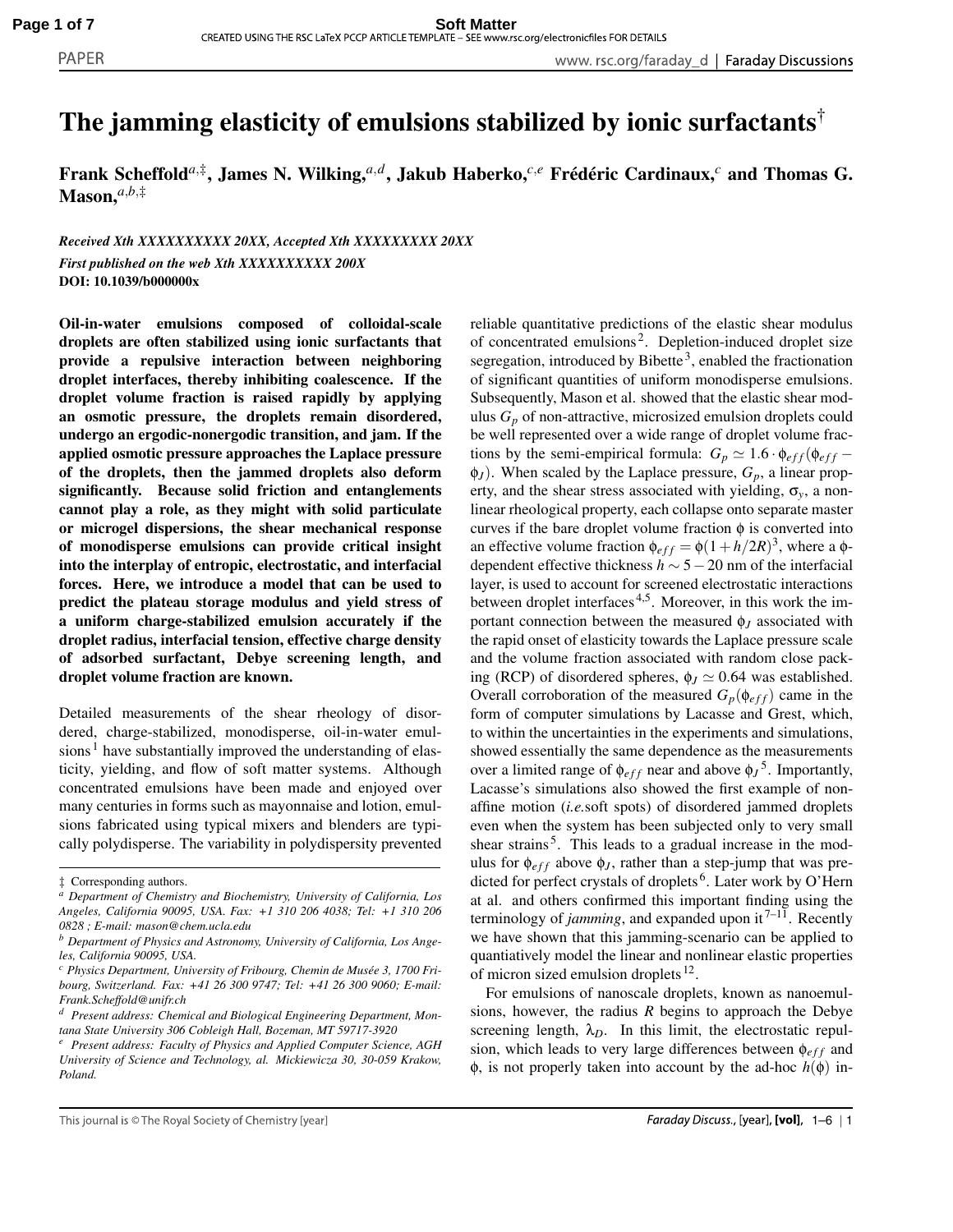tended for near-microscale and larger droplets. Such chargestabilized nanoemulsions, after having been repeatedly fractionated using ultracentrifugation to provide uniform droplet sizes, can become elastic solids at very low droplet volume fractions,, even as low as about  $\phi \simeq 0.2^{1,13}$ . To explain the observation of solidification at  $\phi$  far below the jamming of hard spheres, Wilking and Mason introduced a simple model of ionically stabilized, disordered, elastic nanoemulsions that successfully connected the average repulsive interaction potential as a function of distance between the droplets to  $G_p(\phi)^{13}$ . While this model enabled an accurate measurement of the Debye-screened potential at nanoscopic lengths from macroscopic rheology, their published work did not provide explicit expressions for  $G_p$  as a function of  $R$ ,  $\phi$ ,  $\lambda_D$ , oilwater interfacial tension γ, and electrostatic surface potential  $\Psi_0$  on the droplets.

Given the limitations of the currently available models of emulsion rheology, it would be desirable to combine the interaction potential associated with droplet jamming and deformation developed by Lacasse et al. with a full treatment of the screened charge repulsion between charged droplets. Such a model could be used to predict the rheology of a wide range of charge-stabilized emulsions having droplet sizes ranging from the macroscale to the nanoscale. Here, we demonstrate that such a quantitative comparison is feasible when taking into account the coupling of the electrostatic potential to the energy associated with the deformation of the oil droplets.

We derive our model for the elasticity of a dense, disordered, monodisperse emulsion from scaling relations suggested in the framework of the jamming scenario for soft spheres having sharp interfaces  $8,14$ . At the jamming volume fraction φ*<sup>J</sup>* of soft frictionless spheres a marginally connected solid emerges. Above the transition, the elastic shear modulus depends on the specific pair potential of droplet interaction  $E(r)$ , where *r* is the center-to-center separation between droplets, as well as on the connectivity of the stress-bearing network, characterized by the excess number of bonds Δ*Z* = *Z* − *Z*<sup>*c*</sup>  $\sim \sqrt{\epsilon}$  with  $\epsilon = \phi/\phi$ *J* − 1. The modulus *G*<sub>*p*</sub> ∼ *k* × ∆*Z* is found to be proportional to the average bond strength or spring constant  $k = \frac{\partial^2 E(r)}{\partial r^2}$  and can then be written as <sup>7–9,12</sup>:

$$
G_p(\phi) \simeq a_1 \sqrt{\phi_J} \frac{k(\phi)}{\pi R} \times \sqrt{\epsilon}
$$
 (1)

Similarly, for the yield stress one can write:

$$
\sigma_y(\phi) \simeq a_2 \phi_J^{1.2} \frac{k(\phi)}{\pi R} \times \varepsilon^{1.2}
$$
 (2)

using a density scaling suggested by computer simulations <sup>15,16</sup>. Estimates for the constants are  $a_1 \simeq 0.25$ ,  $a_2 \simeq$ 0.05, as reported recently  $12,17$ . The jamming contribution due to the excess number of bonds can be isolated when considering the yield strain

$$
\gamma_y = \sigma_y / G_p = (a_2/a_1)\phi_J^{0.7} \times \varepsilon^{0.7} \simeq 0.15 \times \varepsilon^{0.7}
$$
 (3)

For the comparison to experiments we consider silicone oilin-water emulsions stabilized by 10 mM SDS for droplet sizes ranging from  $2R \sim 50 - 3000$  nm. The surfactant concentration is kept high enough to prevent droplet coalesence but also sufficiently low so that micellar depletion attractions are negligible. Oil droplets have been prepared by shear rupturing of a crude emulsion and subsequent size fractionation using depletion-induced creaming<sup>3</sup>. The emulsions obtained are uniform  $\delta R/R \sim 10-12\%$  and we use the particle size as determined by light scattering or microscopy. Nanoscale droplet sizes smaller than  $2R \sim 200$  nm have been obtained by using a high-pressure microfluidic flow device, and, after ultracentrifugal size-fractionation, the resulting emulsions typically show a slightly higher polydispersity of roughly  $\delta R/R \sim$  $20\%$ <sup>18</sup>. Some residual polydispersity is advantageous since droplet structures remain disordered. The experimental average for the mean hydrodynamic radius is obtained from dynamic light scattering (DLS). Technical details about sample preparation and the standard procedures employed for measuring the shear modulus and yield stress have been published previously  $1,4,13$ . However, we want to point out that rheological measurements of the nanoemulsions are more challenging due the small volumes available. As a consequence we could only extract data for samples with a sufficiently high elastic modulus and moreover the accuracy of the measurements is slightly reduced. The latter mainly affects the yield stress data as the line intersection method on the log-log plot of stress versus strain, which defines the yield point, becomes less precise <sup>4</sup> . Finally, in our plots we present all available data but note that our model, based on Eq. 1 and 2 is valid only in the athermal limit. This means our model description should be compared to data  $G_p \gg k_B T / R^3$  and  $\sigma_y \gg k_B T / (2R)^3$ . Entropic contributions will dominate at lower densities and for lower values of  $G_p$  and  $\sigma_y$ <sup>12,16</sup>.

Due to the presence of electrostatic repulsions jamming is not conditioned by direct physical contact of the droplets. We thus choose the critical interparticle distance for jamming  $r_c$  to be equal to the distance when the double layer repulsive interactions exceeds  $c \times k_B T^{19}$  where *c* is a constant factor of order unity. From this point on, athermal energetic effects will dominate. We note that this transition can be understood in analogy to the fluid-crystal transition of monodisperse charged spheres having a hard-core. In the latter case, the crystal boundary has been established at  $u(r_c) \simeq k_B T^{19}$ , as long as  $\kappa R \ge 10$ and  $C_e \gg k_B T$ , conditions that are fulfilled for the droplets we studied here. For our emulsions crystallization however is suppressed due to droplet polydispersity and therefore the solid phases remain disordered. To this end, we consider the electrostatic interaction energy  $u(h)$  of two charge stabilized

<sup>2 |</sup> Faraday Discuss., [year], [vol],-6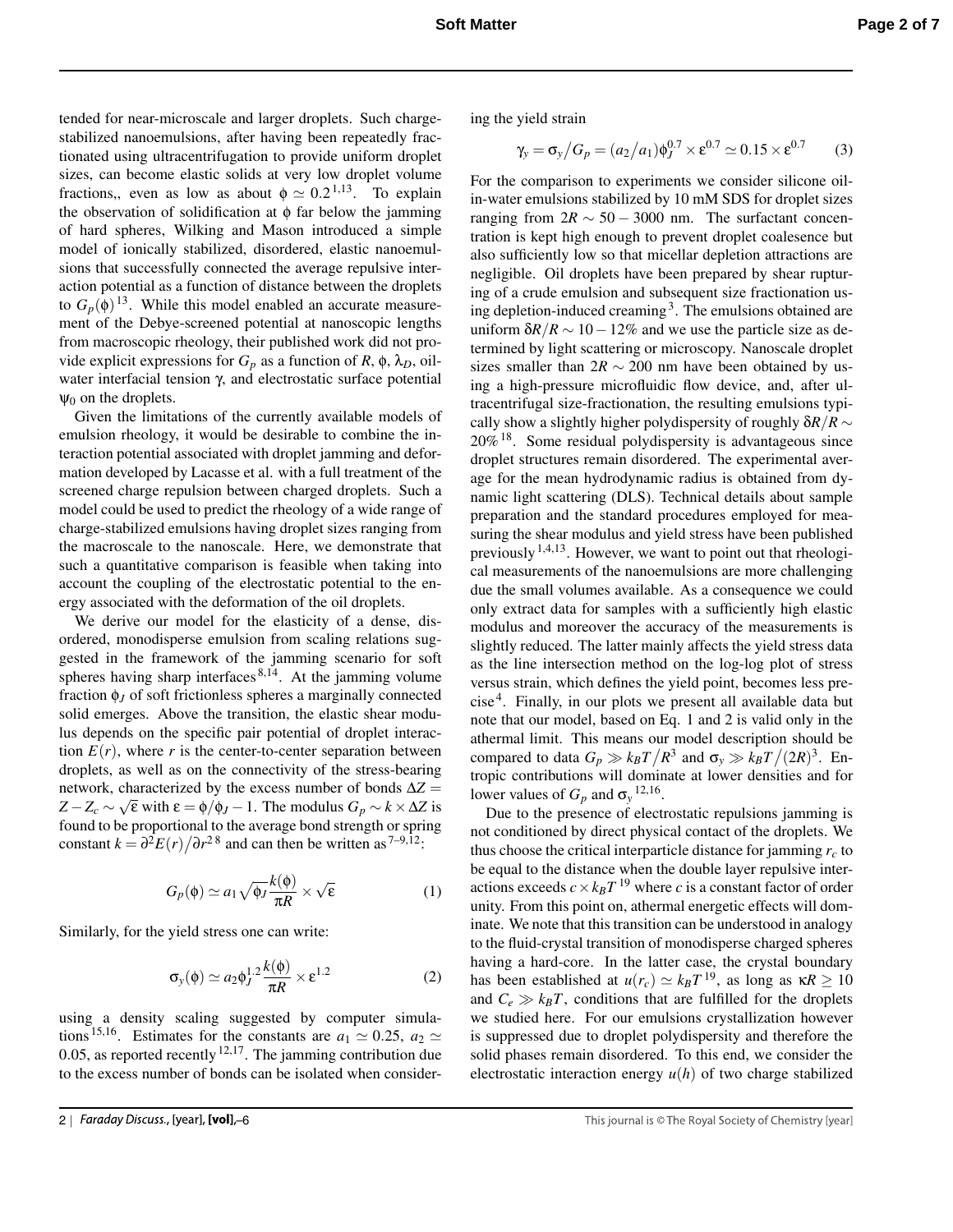spherical emulsion droplets, each having diameter  $2R$ . We define the center-to-interface distance by  $x/2$ . In addition to the Debye layer, we take into account an incompressible interfacial layer, or black film<sup>20,21</sup>, of thickness  $d_{bf} \simeq 5$  nm. The center-to-center distance  $r$  of two interacting droplets is thus  $r = h + d_{bf} + x$ . Note that the assumptions we make are exactly the same as in the earlier work of Mason et al.<sup>4,5</sup>, the only difference being that here we attempt to model explicitly the coupling of electrostatic repulsive and elastic interfacial interactions arising from droplet deformation. For the concentration range addressed here,  $\phi \le 0.85$ , shape deformations are small and droplets retain a nearly spherical shape. Therefore, since  $R \gg \lambda_D$  and  $h \ll 2R$ , the electrostatic double-layer interaction potential  $u(h)$  can be written as <sup>19,22</sup>:

$$
u(h) = C_e \cdot e^{-\kappa h},\tag{4}
$$

where  $\kappa^{-1} = \lambda_D = \sqrt{\varepsilon_r \varepsilon_0 k_B T / (2e^2 I)}$  is the Deybe length and  $C_e = 2\pi R \varepsilon_r \varepsilon_0 \psi_0^2$  is the contact potential. The Debye length  $\lambda_D = 3.4$  nm is calculated for an electrolyte concentration of  $I = 8.2$  mM, equal to the critical micelle concentration of SDS at room temperature<sup>23</sup>. The only adjustable parameters in our



Fig. 1 Jamming volume fraction  $\phi_c$  of charge stabilized emulsions as a function of droplet size  $[\bullet]$ . Solid line: best fit of the theory for charged droplets, Eq.(5) (for details see text). Inset: estimate for the yield strain  $\gamma_y \simeq \sigma_y/G_p$  for different droplet radii R[nm]=28  $\left[\bullet\right],47\left[\triangledown\right],73\left[\triangle\right],250\left[\circ\right],530\left[\blacksquare\right]$  plotted as a function of the effective excess density parameter  $\varepsilon_{eff}$ . The solid line shows the predictions from Eq. 3 :  $\gamma_y \simeq 0.15 \times \epsilon_{eff}^{0.7}$ .

model are  $\psi_0$  and c. We assume that  $\psi_0$  is independent of R and I. Jamming occurs at a volume fraction  $\phi_c$  when the value of the interaction potential exceeds the thermal energy at  $u(h_c) \simeq c \times k_B T$  or  $h_c \simeq ln(C_e/(c \cdot k_B T))/\kappa$  and thus we can write

$$
\phi_c = \phi_J (2R + d_{bf})^3 / (2R + d_{bf} + h_c(R))^3
$$
 (5)

Similar excluded-volume based arguments have been used in the past to describe the generalized crystallization phase diagram of monodisperse soft spheres<sup>24</sup>.

Next we need to estimate the density dependence of the excess number of bonds  $\Delta Z(\phi)$  for the charge stabilized emulsion droplets. As discussed above the droplets jam at  $\phi_c \leq \phi_J$ which suggest an initial scaling with  $\varepsilon \sim \phi/\phi_c - 1$ . At higher densities however the Debye layer is compressed and for  $\phi \rightarrow 1$  the original scaling  $\varepsilon \rightarrow \phi/\phi_J - 1$  will be recovered. To account for this we interpolate between the two limiting case with  $\varepsilon_{eff} = \phi/\phi_c^{eff} - 1$  and  $\phi_c^{eff} = \phi_c + (\phi_J - \phi_c)(\phi (\phi_c)/(1-\phi_c)$ . We can check the consistency of this approach by comparison to the experimental values for the shear strain. As shown in Figure 1 the yield strain data for all droplet sizes, spanning more than an order of magnitude in size, approximately collapse on a master curve that is fairly well described by Eq. 3. Here we must stress again the experimental difficulties to measure precise values of the yield stress  $\sigma_{y}$ . As can be seen in Figure 1 this leads to substantial noise in the data for the yield strain  $\gamma_v \simeq \sigma_v/G_p$  and thus precludes a more quantitative comparison with the model predictions.

To determine the bond strength  $k(\phi)$  we consider the full droplet-droplet interaction potential  $E(r)$ . Neglecting entropic contributions, this potential can be represented as a sum of the elastic energy associated with deformation of droplet interfaces  $V(x)$  and an energy  $u(h)$  arising from the compression of the Debye layer:  $E(r) = V(x) + u(h)$ . The interfacial deformation contribution can be written as  $5$ 

$$
V(x) = 3^{-\alpha} \varepsilon \left[ \left( 2R/x \right)^3 - 1 \right]^{\alpha} \tag{6}
$$

where  $\epsilon = 2 \cdot 0.36 \gamma R^2 3^{\alpha}$  with  $\alpha \simeq 2.32^{4,5,11}$ . The interfacial tension is  $\gamma = 9.8$  mN/m<sup>1,4</sup> for poly-dimethylsiloxane silicone oil-water interfaces at a 10 mM sodium dodecyl sulfate (SDS) concentration, and the Laplace pressure scale of an undeformed droplet is given by  $\gamma/R$ .

In order to find the equilibrium condition for a given  $r$ , we minimize the total energy with respect to x (see also ref.<sup>25</sup>). We numerically solve (for fixed r):  $\partial E / \partial x = 0$ . This calculation provides values for x and also for  $h = r - (x + d_{bf})$ . As two droplets begin to approach, the soft tail of the double-layer potential is compressed while the core deforms little  $(x \approx 2R)$ . In this regime the bond strength  $k(\phi) = C_e \kappa^2 e^{-\kappa h(\phi)}$  scales exponentially with  $h(\phi)$ . For higher densities the oil droplet itself will also be deformed and both contributions are coupled and we cannot derive an analytical solution for  $k(\phi)$  any more. We note that the average interdroplet distance  $r$  is set by the droplet number density which in turn is related to the volume fraction occupied by the oil droplets and thus  $\phi \propto r^{-3}$ . When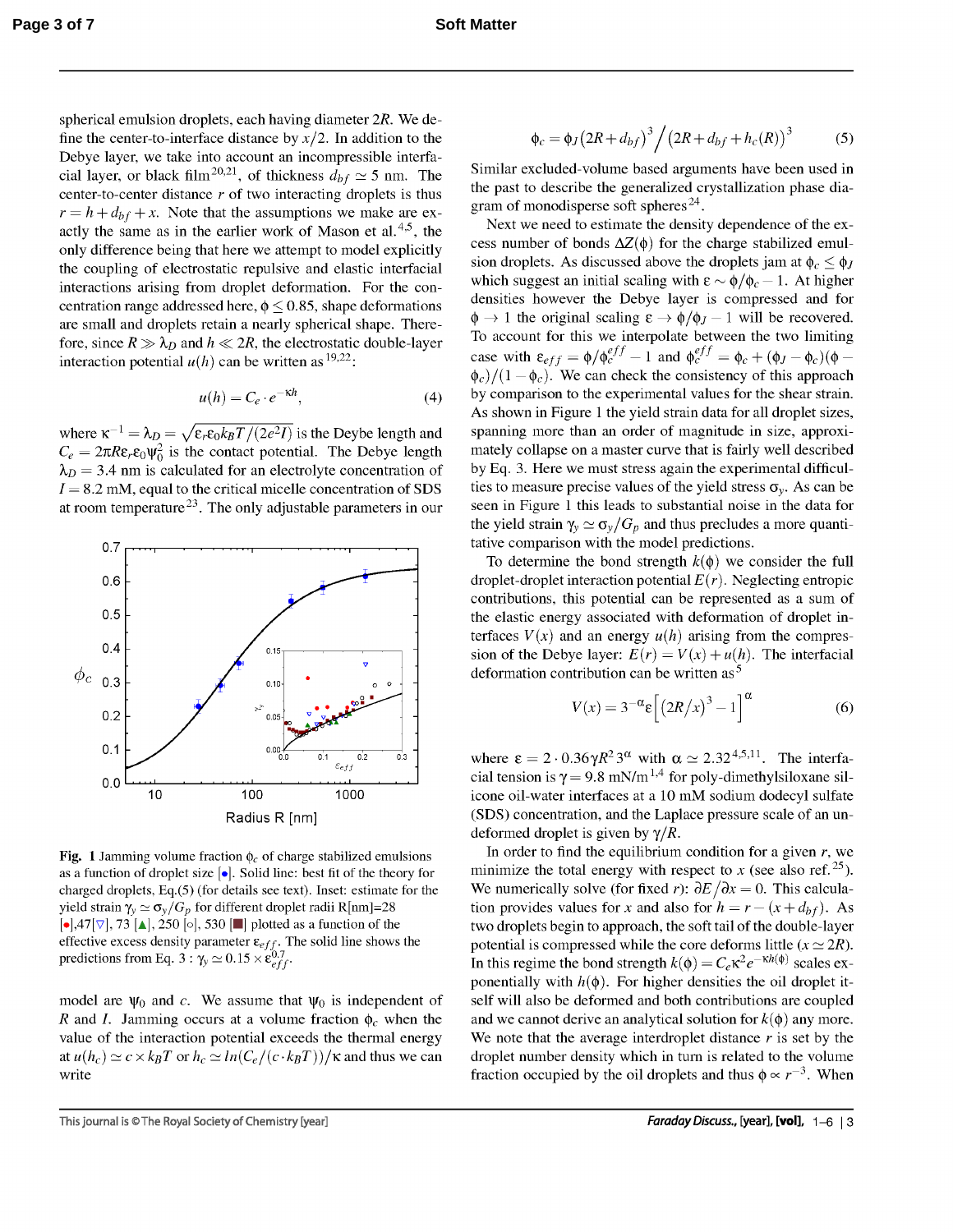the droplets are marginally in contact  $r = 2R + d_{bf}$ , which in turn sets<sup>11</sup>  $\phi(r) \simeq \phi_J((2R+d_{bf})/r)^3$ .



Fig. 2 Elastic shear modulus normalized by the Laplace pressure scale,  $G_p/(\gamma/R)$ , of microscale and nanoscale emulsions for different droplet radii  $R[\text{nm}] = 31(28)[\bullet]$ , 46(47) $[\triangledown]$ , 46(47) 10mM NaCl[ $\triangle$ ], 46(47) 40mM NaCl[ $\Diamond$ ], 250[ $\circ$ ], 1450 [ $\Diamond$ ]. The size of the smaller droplets ( $2R < 150$ nm) has been adjusted slightly for a best fit (sizes as denoted in refs.  $13,18$  are given in parentheses). Two data sets were taken for a nanoscale emulsion with NaCl added to reduce  $\lambda_D$ . Solid lines: plots derived from Eq. (1) with  $\Psi_0/\sqrt{c} = 308$ mV,  $c = 3$  and  $\phi_J = 0.646$ . Dotted line:  $R/\lambda_D \rightarrow \infty$ . Inset: Potential energy contributions for droplets having size (diameter)  $2R = 500$ nm. Solid line : total potential energy  $E(r)$ . Dashed line: electrostatic contribution  $u(r)$ . Dotted line: contribution due to interfacial deformation of the oil droplet  $V(r)$ . The dimensionless center-to-center distance is denoted by  $r/(2R+d_{bf})$ .

For the comparison of the model to the experimental data we proceed as follows: We first determine approximate values for  $\Psi_0$  and c and then determine  $\phi_c(R)$  by numerically extrapolating the experimental values for the shear modulus  $G_p$  to zero using the full expression Eq. (1). This procedure is largely insensitive to the exact choice of the guess parameters as long as  $c$  is taken of order unity. The values we obtain for  $\phi_c$  are shown in Fig. 1. We then fit the  $\phi_c$ -data using the expression given in Eq.(5) and obtain  $\Psi_0/\sqrt{c} = 308 \pm 50$ mV and  $\phi_J \simeq 0.646 \pm 0.01$ . The latter value for  $\phi_J$  is in good agreement with numerical studies of close packing  $2<sup>6</sup>$  that predict  $\phi_J \simeq 0.65$  for polydispersities of the order of  $10 - 20\%$ . The fitted value for the surface potential  $\Psi_0$  (modulus a factor  $\sqrt{c}$  of order one) is higher compared to the value reported by Calderon et al.<sup>22</sup> for SDS stabilized octance ferrofluid emulsion droplets in the dilute limit ( $\psi_0 \sim 50$ mV).

Using a constant value  $c \approx 3 \pm 1$  we obtain excellent agreement between Eqns. (1) and (2) and a comprehensive set of experimental data for near-microscale and nanoscale ionic emulsions, as shown in Figure Fig. 2 and 3. Although some of



Fig. 3 Shear modulus (a) and yield stress (b) of emulsions above the onset of elasticity. Symbols: experimental data for nano- and microscale emulsions with droplet radius  $R$ [nm]=31(28) [•],46  $(47) [\nabla]$ , 67 (73) [ $\triangle$ ], 250 [ $\circ$ ], 530 [ $\square$ ]. Lines: predictions by Eq.(1) and (2) with  $\Psi_0/\sqrt{c} = 308$  mV,  $c = 3$  and  $\phi_J = 0.646$ . The dashed lines indicate the onset of entropic contributions towards the elastic properties of the emulsions  $G_p \sim k_B T/R^3$  and  $\sigma_y \sim k_B T/(2R)^3$ , with  $R(\phi)$  taken from Figure 1. The inset shows the data and theory for the  $R = 46(47)$ nm sample for different amounts of added NaCl (from left to right:  $c_{NaCl} = 0, 10, 40, 90$  mM).

the data shown have been obtained from references<sup>4,13</sup>, here, to extend the range of comparison with our model, we also present new data for the yield stress of nanoemulsions as a function of droplet radius and  $\phi$ , the dependence of  $G_p$  on added [NaCl] and  $\phi$  of nanoemulsions, and also  $G_p(\phi)$  of uniform microscale droplets larger than previously reported. The new data sets were obtained using exactly the same experimental procedures as the published ones. Fig. 2 displays a linear plot of the concentration dependent shear modulus which allows us to focus on the compressed regime where droplet deformation is important, whereas the logarithmic representation in Fig. 3 reveals more clearly the onset of elasticity near the jamming transition. For nanoemulsions ( $2R < 150$ nm), rather than using the experimental average for the mean hydrody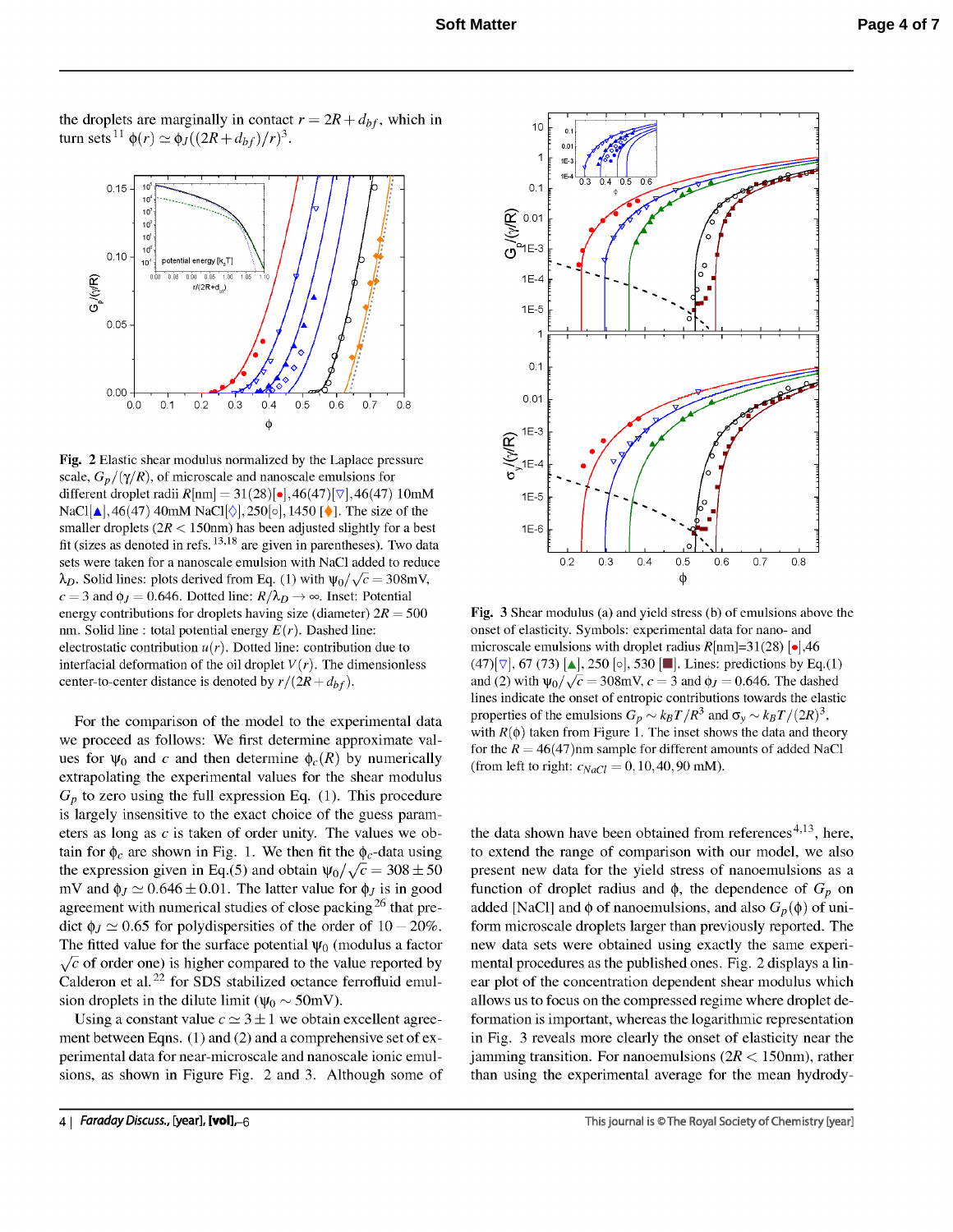namic radius obtained from dynamic light scattering (DLS), we adjust the droplet size for a best fit, albeit staying within the limits of the size uncertainty  $\pm 10\%$ . Originally reported DLS values of the radii are also given in parentheses. Moreover, in the inset of Figure 3 a) we show a data set for the  $R = 46(47)$  nm droplet size where an additional 10,40 and 90 mM of elecytrolyte NaCl has been added  $1,27,28$  resulting in a reduced Debye length of  $\lambda_D \simeq 2.3, 1.4$  and 1nm. At electrolyte concentrations of 40 mM and higher Eq.(1) qualitatively captures the trend but fails to describe the experimental data quantitatively. In this limit, Eq.(4), is however expected to fail, in line with previous studies of charged colloids  $29$  and emulsion droplets<sup>30</sup>.

In conclusion, our results demonstrate excellent agreement between experiments and the model. Our results highlight the importance of explicitly taking into account nanoscopic interfacial properties when modeling micron, submicron, and nanoscale colloids. Although the interfacial properties can be system-dependent for different types of colloids, the assumption of effectively hard interactions between colloids is an oversimplification, not only here for ionic emulsions, but we infer also for the vast majority of experimental systems<sup>31</sup>. Moreover, we could show that the jamming scenario, originally developed primarily for larger particles approaching the granular limit, are also highly relevant for submicron sized particles, where, in principle, entropic contributions are expected to become increasingly important. The latter are generally believed to be driven by the cageing of particles by their peers <sup>32</sup>. Caging however is dependent on accessible free volume which is again controlled by particle-particle interactions. Thus, we anticipate that the model that we have presented could be further improved by including such entropic contributions to the shear modulus of disordered glassy emulsions for droplet volume fractions near and below the jamming point 12,16,32. An important, and very fascinating aspect, will be that in the absence of a sharp interface both the entropically driven glass transition scenario<sup>32</sup>, due to cageing, and jamming, due to direct interactions, are set by the thermal energy  $k_B T$ . We speculate that this interplay will lead to a continuous transition across the glassy and jammed regime reminiscent of the unified scenario discussed by Ikeda, Berthier and Sollich<sup>16</sup> for the case of soft and highly deformable spheres with a sharp interface.

This work was supported by the Swiss National Science Foundation under grant No. 132736 and 149867. JH acknowledges funding from a Sciex Swiss Research Fellowship No. 10.030. T.G.M. and J.N.W. thank UCLA for support.

## References

- 1 M. M. Fryd and T. G. Mason, Annu. Rev. Phys. Chem., 2012, 63, 493518.
- 2 H.M. Princen and A.D. Kiss, J. Colloid and Interface Sci.,1986, 112, 427.
- 3 J. Bibette, Journal of Colloid and Interface Science , 1991, 147, 474-478
- 4 T. G. Mason et al., Monodisperse Emulsions: Properties and uses, in Encyclopedia of Emulsion Technology, P. Becher, Editor., Marcel Dekker: New York, Basel, Hong Kong. p. 299. (1996), T. G. Mason, J. Bibette, and D. A. Weitz, Phy. Rev. Lett., 1995, 75, 2051; T. G. Mason, J. Bibette, and D. A. Weitz, J. Colloid Interface Sci.,1996, 179, 439.
- 5 M.-D. Lacasse, G. S. Grest, D. Levine, T. G. Mason, and D. A. Weitz, Phy. Rev. Lett., 1996, 76, 3448.; T.G. Mason, M.-D. Lacasse, G.S. Grest, D. Levine, J. Bibette, and D.A. Weitz, Phys. Rev. E, 1997, 56 3150-3166.
- 6 D.C. Morse and T.A. Witten, Europhys. Lett., 1993, 22, 549.
- 7 C. S. O'Hern, L. E. Silbert, A. J. Liu, and S. R. Nagel, Phys. Rev. E, 2003, 68, 011306.
- 8 A. J. Liu, S. R. Nagel, W. van Saarloos, M. Wyart in<sup>14</sup>
- 9 I. Zaccone and E. Scossa-Romano, Phys. Rev. B, 2011, 83, 184205.
- 10 B. P. Tighe, Phys. Rev. Lett.,2011,107, 158303.
- 11 J. R. Seth, M. Cloitre and Roger T. Bonnecaze, J. Rheol. 50, 353 (2006); L. Mohan and R.T. Bonnecaze, Soft Matter, 2012, 8, 4216.
- 12 F. Scheffold, F. Cardinaux and T.G. Mason, J. Phys.: Condens. Matter, 2013, 25, 502101.
- 13 J. N. Wilking and T. G. Mason, Phys. Rev. E., 2007, 75, 041407.
- 14 *Dynamical Heterogenity in glasses, colloids and granular matter*, Editors: L. Berthier, G. Biroli, J-P Bouchaud, L. Cipelletti and W. van Saarloos, Oxford University Press 2011.
- 15 P. Olsson and S. Teitel, Phys. Rev. Lett., 2007, 99, 178001; P. Olsson and S. Teitel Phys. Rev. E, 2011, 83, 030302. We note that slightly different scaling exponents, between 1 and 1.5, for harmonic spheres, have also been reported in the literature, for a discussion we refer to  $12$ .
- 16 A. Ikeda, L. Berthier and P. Sollich , Phys. Rev. Lett., 2012, 109, 018301; A. Ikeda, L. Berthier and P. Sollich, Soft Matter 2013, 9, 7669-7683.
- 17 By assuming  $a_1$  and  $a_2$  to be constant we have neglected a weak concentration dependence  $\sim \phi$  that follows from general statistical mechanical considerations<sup>9</sup>. Moreover, for simplicity, we have not taken into account an additional weak concentration dependence of  $r$  and  $\alpha$  in the jammed

This journal is © The Royal Society of Chemistry [year]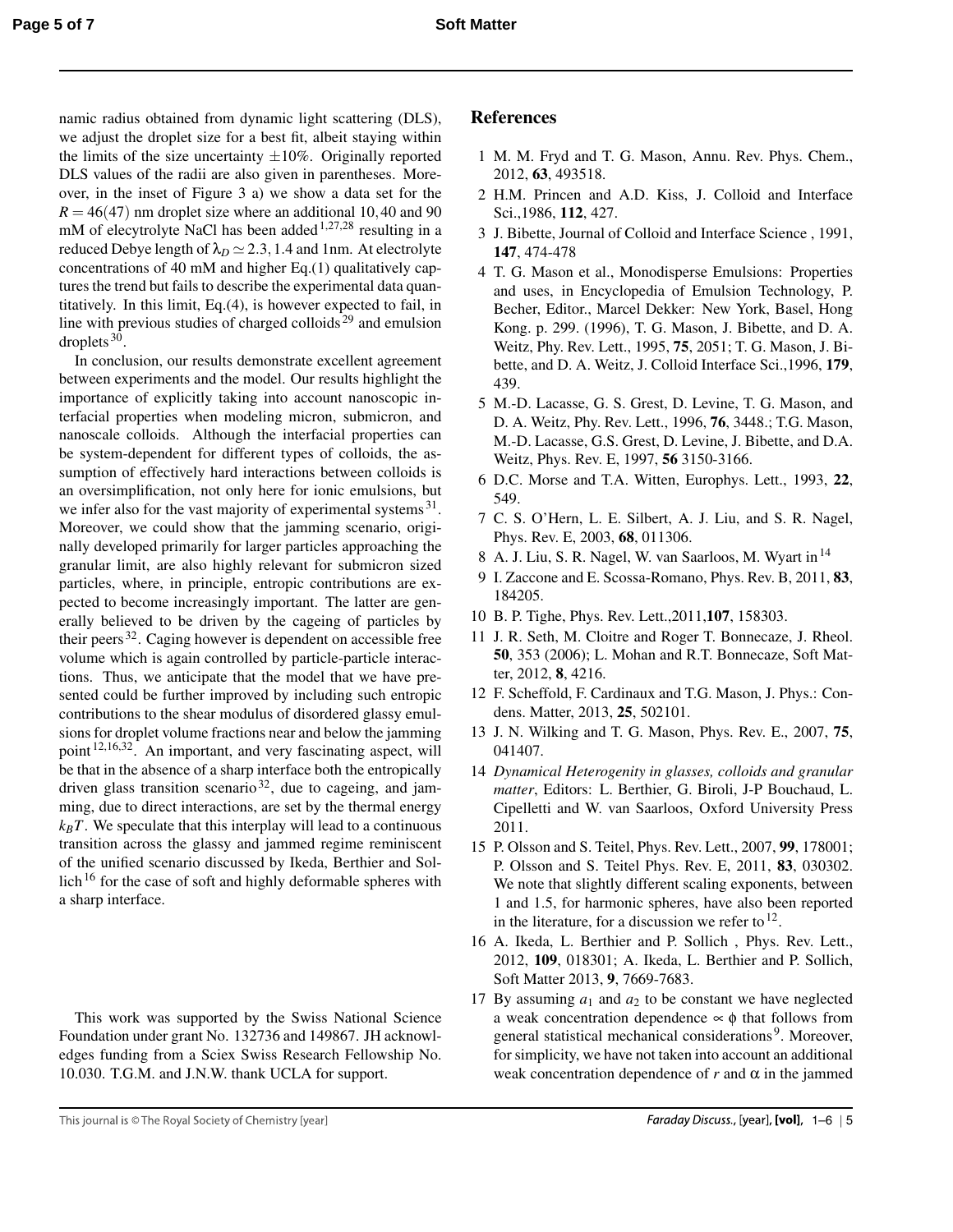state 5,11. The latter has been shown to increase from  $\alpha =$  $2.23 \rightarrow 2.47$  over the range of interest<sup>5</sup>.

- 18 T. G. Mason, J. N. Wilking, K. Meleson, C. B. Chang, and S. M. Graves, J. Phys.: Condens. Matter, 2006, 18, R635.
- 19 A-P. Hynninen and M. Dijkstra, Phys. Rev. E ., 2003, 68, 021407.
- 20 D. Exerowa, D. Kashiev and D. Platikanov, 1992, Adv. Coll. Inter. Sci. 40, 201.
- 21 O. Belorgey and J.J. Benattar Phys. Rev. Lett., 1991, 66, 313.
- 22 F. Leal Calderon, T. Stora, O. Mondain Monval, P. Poulin and J. Bibette, Phys. Rev. Lett., 1994,72, 2959-2962.
- 23 J. Marra and M.L. Hair, J. Colloid and Interface Sci., 1989, 128, 511.
- 24 A.P. Gast and W.B. Russel, Physics Today, 1998, 51, 24- 30.
- 25 G. Romeo and M. Pica Ciamarra, Soft Matter, 2013, 9, 5401-5406.
- 26 R. S. Farr and R. D. Groot, J. Chem. Phys., 2009, 131, 244104; C.B O Donovan, E.I. Corwin, and M.E. Möbius, Philosophical Magazine, 2013, 93, 31-33, 4030-4056.
- 27 The addition of NaCl has shown to have no effect on the critical micelle concentration of  $SDS<sup>28</sup>$ .
- 28 I.M. Umlong, K. Ismail, Colloids and Surfaces A: Physicochemical and Engineering Aspects, 2007, 299, 8-14.
- 29 S. H. Behrens, D. I. Christl, R. Emmerzael, P. Schurtenberger, and M. Borkovec, Langmuir, 2000, 16, 2566-2575
- 30 J. Bibette, T.G. Mason, Hu Gang, D.A. Weitz, and P. Poulin, Langmuir,1993, 9, 3352-3356
- 31 C. P. Royall, W. C. K. Poon and E. R. Weeks, 2013, Soft Matter 9, 17-27.
- 32 L. Cipelletti and E. R. Weeks in <sup>14</sup>